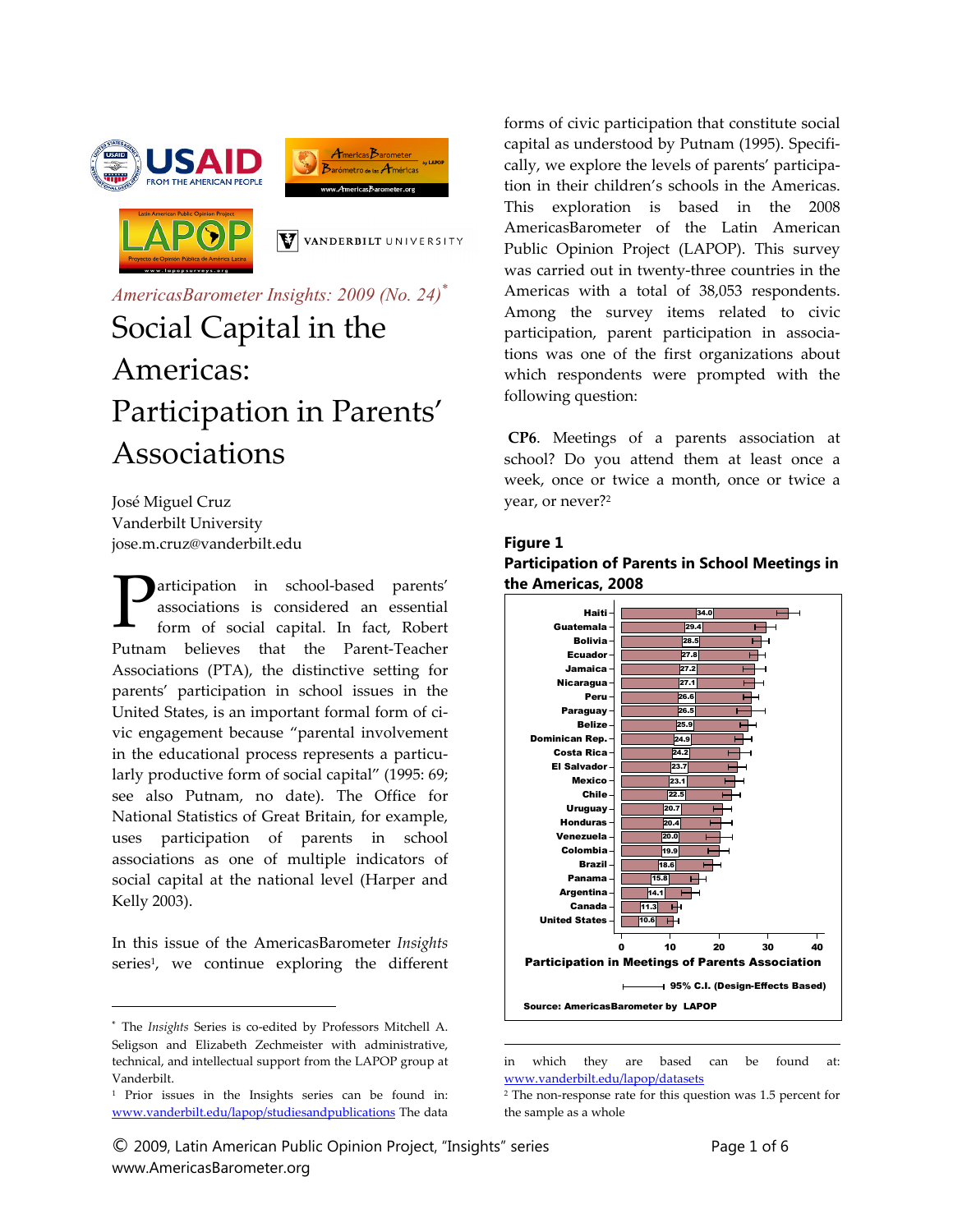This item measures the frequency with which people attend meetings of parents associations. Figure 1 shows the results based on this question after converting the responses to a 0‐to‐ 100 scale in which 100 represents the highest rate of participation (at least once a week) and 0 the lowest (none). <sup>3</sup>

Although the levels of participation in parents association meetings are rather low in comparison with the levels of religious participation (see previous *Insights*), there are significant variations between countries regarding the involvement of parents in school associations. Haiti is at the top of the list with a score of 34 points (on the 0-to-100 scale). Guatemala, Bolivia, Ecuador, Jamaica, and Nicaragua also have important levels of parent participation. In contrast, more developed countries, such as the United States and Canada are at the bottom of the list.

Indeed, these differences may be influenced by some characteristics of the populations, namely, the number of school‐age children in the household where the question is asked, whether people live in rural areas or not, and their level of wealth. However, when we examined the data controlling for age, gender, education, size of city, wealth and number of school‐age children, the analysis did not return significantly different results.4 The distribution of countries basically remained the same. In other words, basic demographic characteristics are not enough to explain the variations of participation in parents associations across the Americas. Therefore we analyzed the data taking contextual variables into consideration.

 $\overline{a}$ 

© 2009, Latin American Public Opinion Project, "Insights" series Page 2 of 6 www.AmericasBarometer.org

In fact, Figure 1 suggests that participation in parents associations might be related to the levels of development in each country.

## The Determinants of Participation in Parents' Associations

As in every social phenomenon, parent participation is influenced by several factors at different levels. In this report we now explore personal attitudes, such as interpersonal trust. We also examine whether feelings of insecurity and political engagement5lead to increased participation. As can be seen in the literature (Khan 2006), we expect that well-educated parents and women would be more inclined to attend meetings of school‐based organizations of parents than non‐educated people and men. Regarding their attitudes, we also expect that interpersonal trust as well as political engagement will be conducive to parent participation. In contrast, we anticipate that feelings of insecurity due to crime will depress parental participation based on the assumption that crime keeps people away from public spheres.

But again, personal characteristics might not be sufficient to explain changes in social capital across countries; hence, we also explore whether contextual variables, specifically country wealth and literacy, affect parent participation. This analysis was carried out using a Hierarchical Linear Model, which combines individual and contextual (national) variables in predicting parents' participation in school meetings. We concentrate the analysis on the Latin American and Caribbean countries.

 $\overline{a}$ 

<sup>3</sup> Much of the funding for the 2008 round came from the United States Agency for International Development (USAID). Significant sources of support were also the IADB, the UNDP, the Center for the Americas, and Vanderbilt University.

<sup>4</sup> Analyses in this paper were conducted using Stata v10, and have been adjusted to accommodate the effects of complex sample designs.

<sup>5</sup> Political engagement is a composite variable created using two items included in the AmericasBarometer. These items are: **POL1**. How much interest do you have in politics: a lot, some, little or none?, and **POL2**. How often do you discuss politics with other people: Daily; A few times a week; A few times a month; Rarely or Never? The responses were recoded to a 0‐to‐100 scale, and then averaged. A 100 score represents the highest level of political engagement.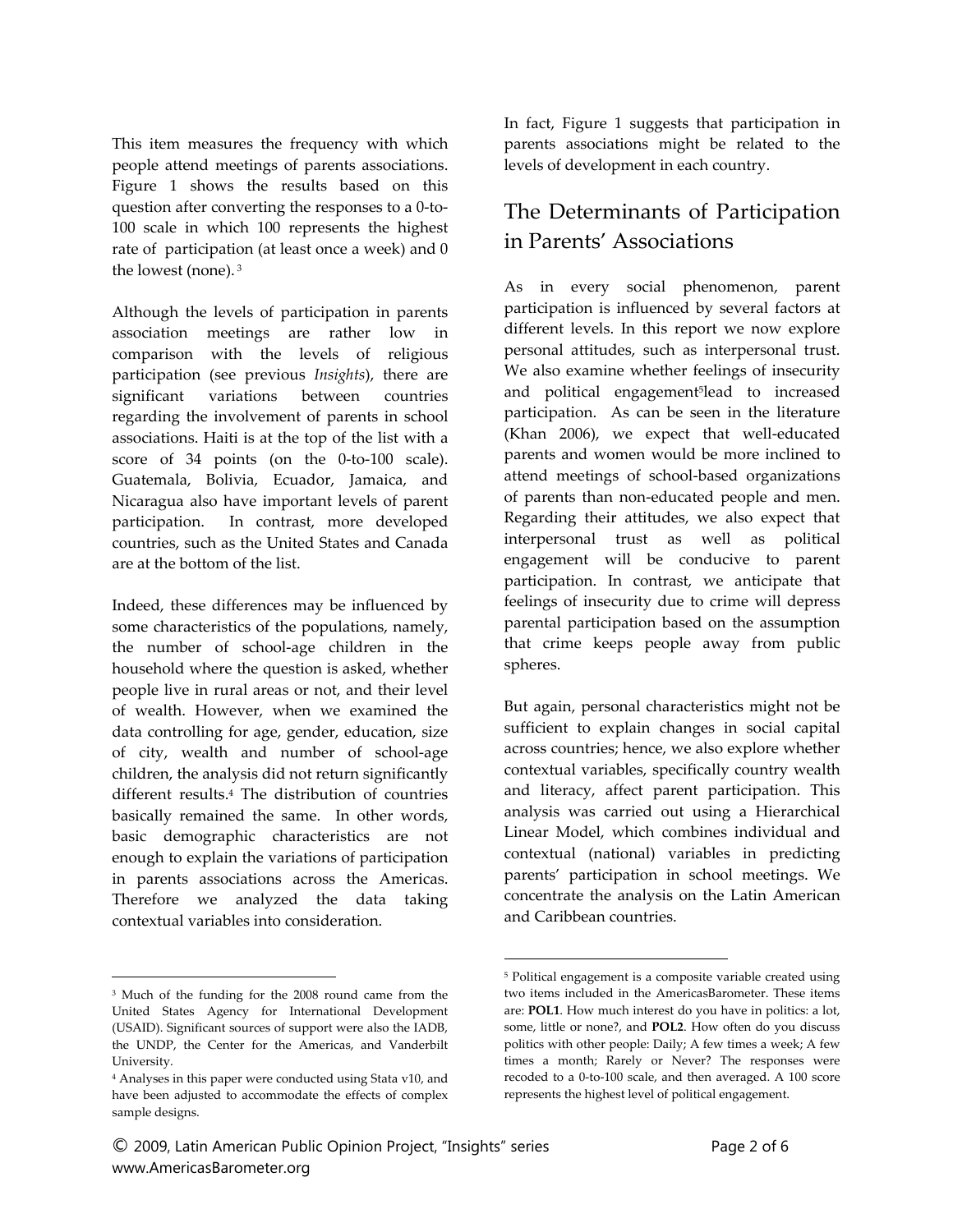Figure 2 shows that parents' participation in school gatherings is higher among the welleducated, women, the younger population, and the inhabitants of small cities and rural areas. As expected, parent participation increases with the number of children: the more children in the household the higher parent participation (actually, this variable was included as a control), even though, as noted above, it does not change the rank order we observed in Figure 1. Age is also strongly relevant, as older people participate less. We also find that parents' participation is more frequent among those who are more politically engaged, this is, people more interested and who participate more in politics. An interesting finding is that employed people tend to be more responsive to school meetings than those who are not, suggesting that involvement in school activities is not constrained by whether parents are employed or not.

#### **Figure 2**

**A Multilevel Analysis of the Determinants of Parents' Participation in School Meetings in Latin America and the Caribbean: The Impact of Economic Development, 2008** 



Another interesting finding shows that perceptions of insecurity *increase* parents' participation in school meetings. This result contradicts our expectation that insecurity would deter participation; rather, it reveals that feelings of insecurity produced by a hazardous environment motivate parents to become more involved in school meetings, no doubt as an expression of their concern for the safety of their children.

As we have seen in previous *Insights* bulletins, an interesting result emerges when examining the effect of national wealth measured through country GDP per capita indexes. According to the results shown in Figure 2, attendance at school meetings is lower in wealthier countries. That is, the richer the country is, the less parents' participate, all other variables being held constant. This is clearly seen in Figure 3. The graph shows the **predicted** scores of parent participation in each country according to GDP per capita. Respondents living in Haiti, Bolivia, Honduras, and Nicaragua, the poorest countries in the region, exhibit the highest scores on the scale of participation in parents' meetings. Conversely, as in the case of religious participation (see previous *Insights*), people living in the richest countries in Latin America‐‐ Argentina, Chile, and Mexico--tend to score lowest on participation at school meetings.

#### **Figure 3**

**The Impact of Economic Development on Parents' Participation in School Meetings in Latin America and the Caribbean, 2008** 



Another way to interpret this graph is that if a citizen from Haiti, for example, with a given set of socioeconomic characteristics were to move to Argentina or Chile, *ceteris paribus,* and none of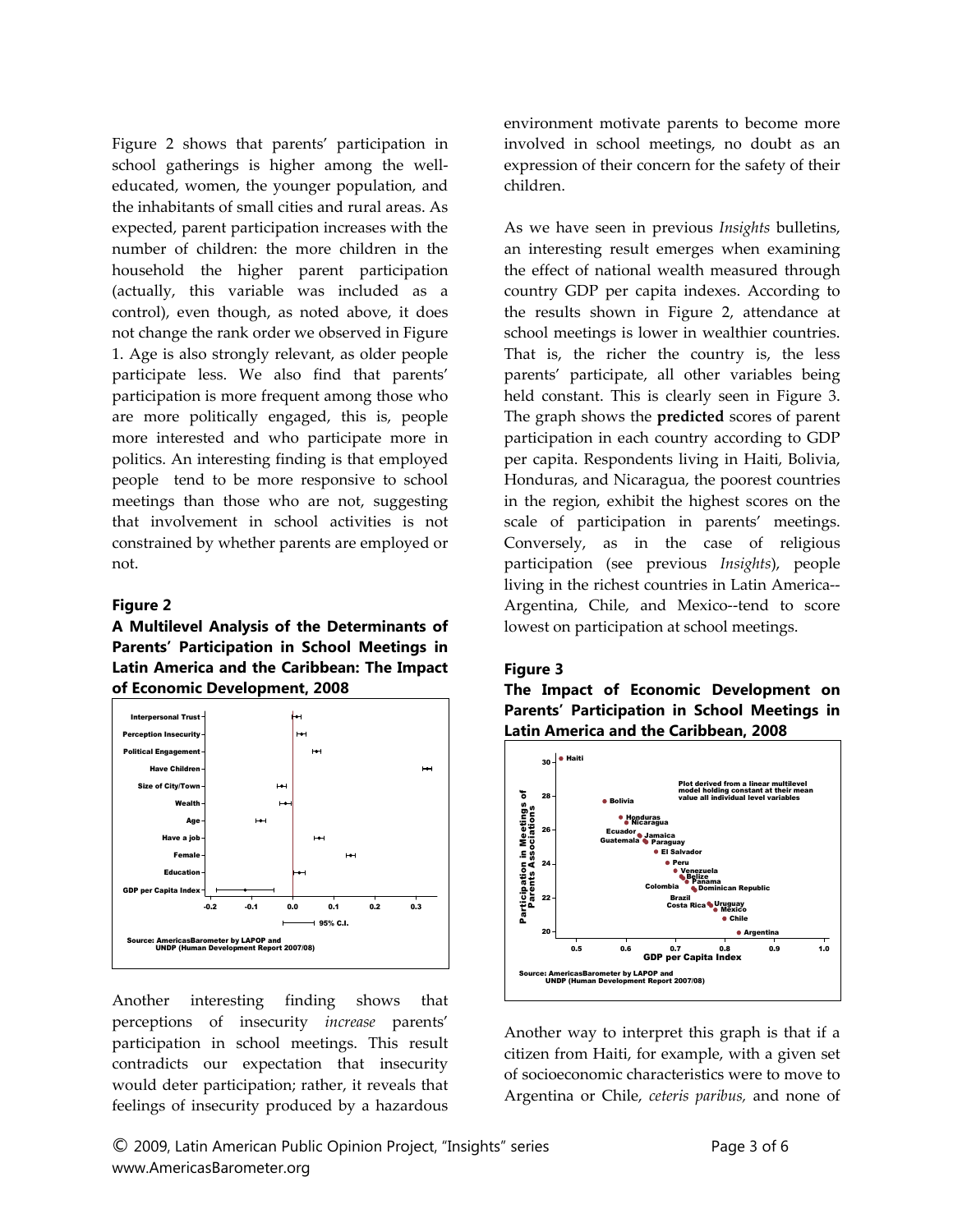her individual characteristics were to change, the probability of this person participating in parents associations would be approximately ten percentage points lower than if this individual were to remain in Haiti.

Parents' participation was also regressed on the national education index with the same individual variables. The results are strikingly similar. As shown in Figures 4 and 5, education, measured using the UNDP country‐level index, is negatively related to parents' participation in school meetings: the higher the level of education among the population, the lower the participation of parents in school meetings. To put it differently, countries with high levels of literacy yield low levels of parents' participation in school activities, even after controlling for number of children.

#### **Figure 4**

**A Multilevel Analysis of the Determinants of Parents' Participation in School Meetings in Latin America and the Caribbean: The Impact of the Education Index, 2008** 



These results suggest that contextual factors matter. High economic and social development, measured as country wealth and literacy, depress parents' participation at their children's schools, whereas low development seems to

increase parents' attendance at school meetings.6 The position of Haiti and Guatemala, two countries with very low levels of literacy is telling (see Figure 5). Such findings suggest that people in underdeveloped societies tend to make use of social networks more than those in wealthier societies in an effort to overcome their lack of resources. As we have seen in the case of religious participation (see previous *Insights)*, people seek out civic engagement in churches and schools as a way to increase their own social opportunities.

It is interesting to note, however, that this is a particular effect of the development context. The personal economic situation does not seem to boost participation; rather, personal wealth depresses parents' participation at school. On the other hand, only individual level of education seems to improve civic engagement in schools.

While at the national level, education reduces parental participation; at the individual level it boosts it. There are two related issues that should be raised regarding the puzzling result of education. The first issue points to the fact that the sum of individual characteristics does not necessarily produce the same effect as when we consider the individual characteristics alone. A larger number of more literate people, *per se*, does not create an environment of participation. Contextual characteristics differ from individual characteristics, and their effects on social phenomena may vary, even when contextual characteristics and individual characteristics are one and the same.

This issue leads to our second point regarding this result. Problems in interpretation arise when using data that involve different levels of analysis. More specifically, a sort of ecological fallacy is created. When interpreting data of surveys such as the AmericasBarometer, we

 $\overline{a}$ 

<sup>6</sup> We also tested the effect of the Human Development Index and the other individual variables on parents' participation with similar results.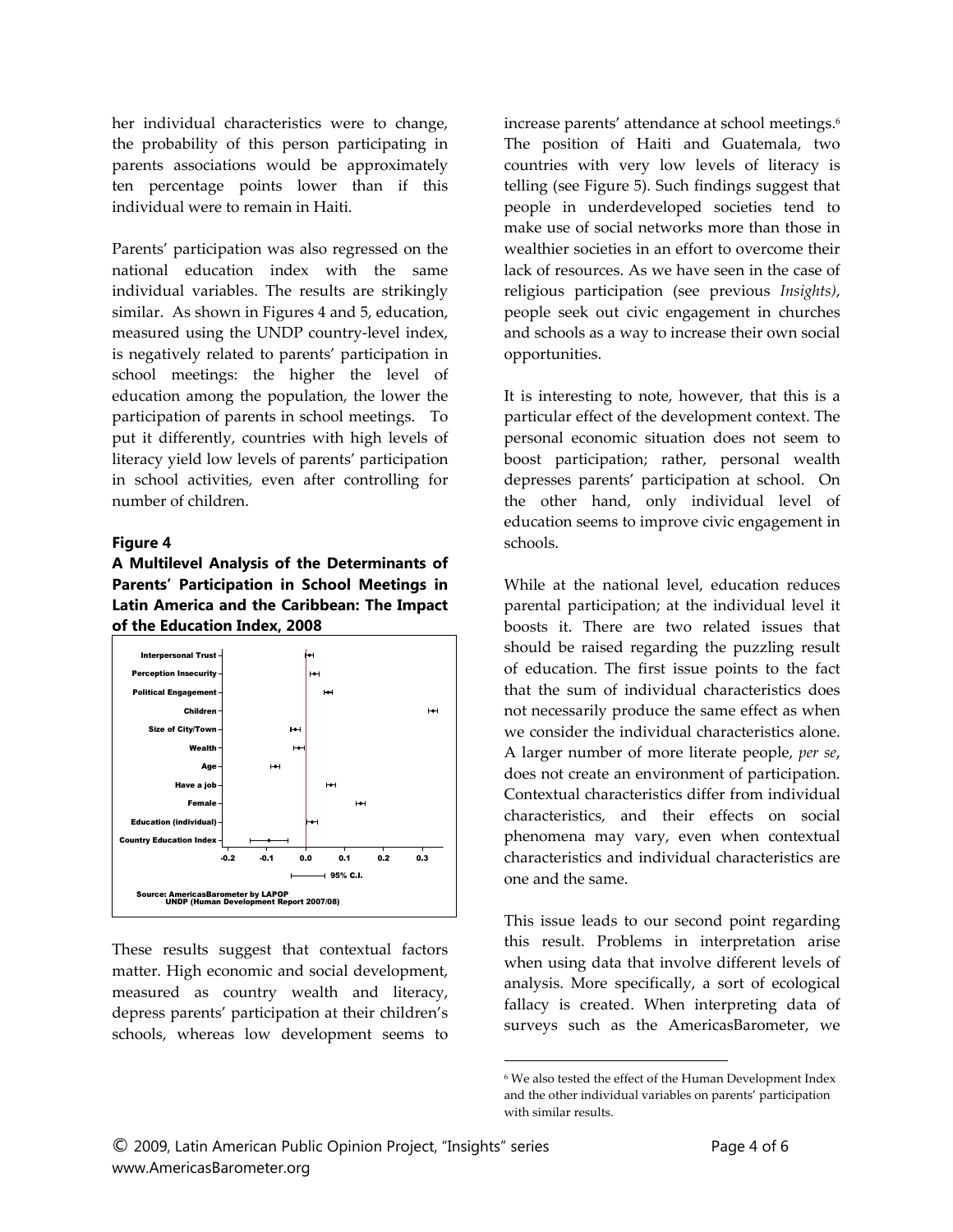cannot assume that a pattern found from macro‐ level variables will be the same as the pattern resulting from the aggregation of individual characteristics (see Seligson 2002 for a comprehensive discussion about this). The results shown here have made it clear in this case that there are divergent effects for the same variable at two different levels. Had we analyzed national data using only the average of individual schooling, we may have erroneously concluded that national education increases personal participation. However, since we have incorporated national indexes in our measurements, which belong to a macro‐level domain of analysis, we now know that the opposite is true. Our findings, thus, are that national levels of literacy, along with development, actually depress parent involvement in school meetings. In order to understand why low‐literacy countries such as Haiti and Guatemala show high levels of parental participation, then, we must distinguish the complex effects of the same type of variable acting at two differing levels and yielding two different sets of conditions.

#### **Figure 5**

#### **The Impact of Education on Parents' Participation in School Meetings in Latin America and the Caribbean, 2008**



In sum, the results of the Americas Barometer 2008, carried out in twenty‐one countries in the region, show that the degree to which citizens participate in parents' meetings depends on a variety of individual‐level characteristics but are also particularly determined by the levels of national development. Parents engage more in their children's school in poor societies; women, the young, the educated, the employed, and rural parents are more involved in schools meeting than any other demographic group. If these citizens are active in their communities, interested in political issues, but concerned about the levels of public insecurity, their engagement in participation at schools is even greater.

### Program and Policy Implications

How do we increase parents' participation? How do we boost social capital? This report has pointed to different variables related to parents' participation at their children's schools. However, only some of them could be incorporated into programs designed to increase social capital. This report has shown that apart from contextual factors, individual level of education, employment, and political engagement can make a difference in parent participation and engagement.

Thus, any program aimed at stimulating civic engagement through the participation of parents at school should consider the importance of education. In other words, it would seem that the best way to motivate parents to attend meetings at their children's schools and contribute to the networks of social goods is strengthening universal education. Yet, our findings here clearly show that as the citizenry becomes more educated and wealthier, parent participation in schools declines. This is a worrisome finding, but perhaps an inevitable consequence of the complex lives led by those in developed countries. Thus, *within* countries, the better educated participate more, whereas across countries, it is in the less well educated nations that participation is highest. As we have pointed out before, education has a different effect on participation at the national level than at the individual level.